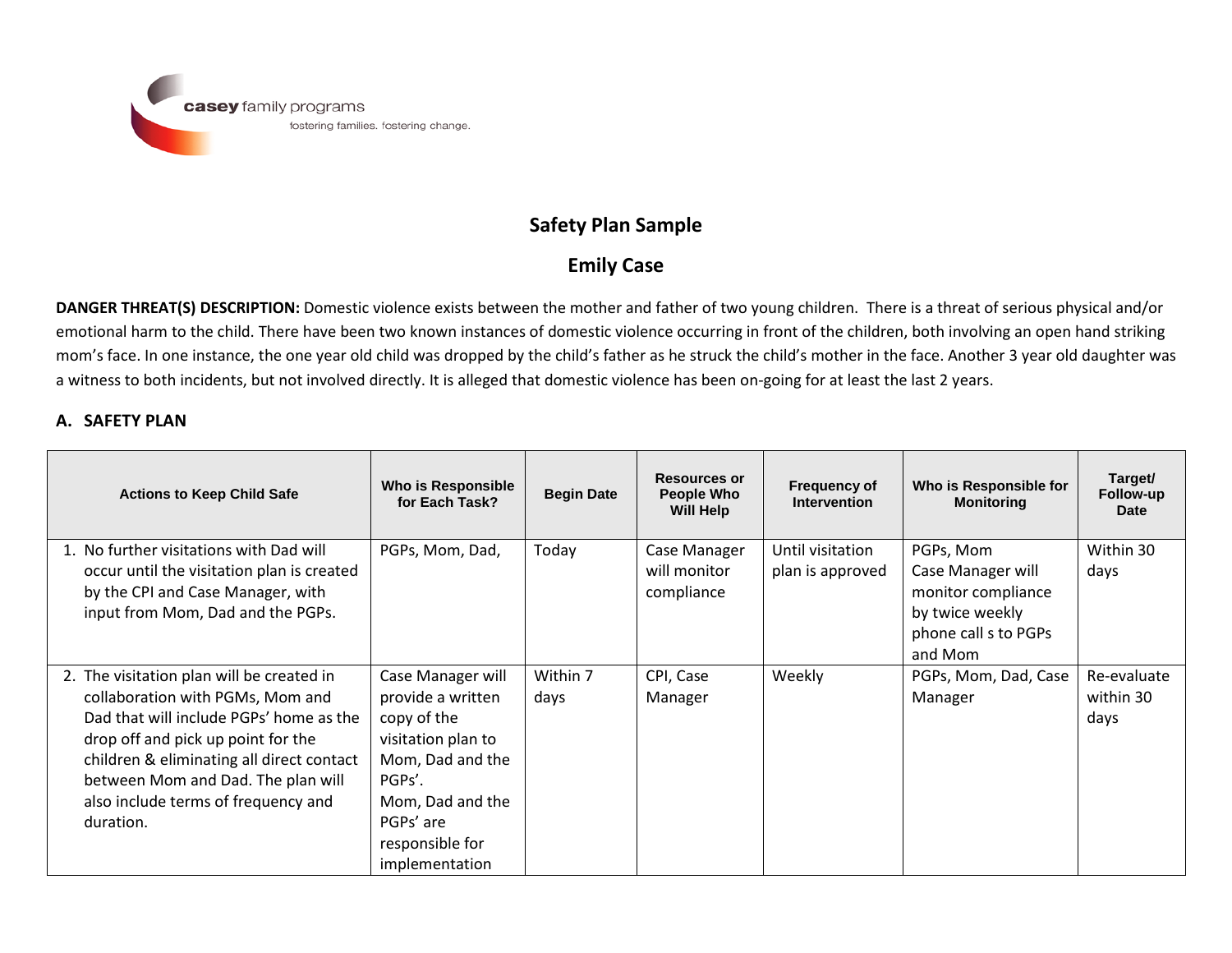

| 3. As soon as a mutually agreeable<br>visitation plan is created, visitation may<br>proceed following the terms of the<br>plan. | Signatories of the<br>visitation plan:<br>Case Manager,<br>Mom, Dad, PGPs<br>PGPs' will<br>immediately<br>contact law<br>enforcement if<br>there is any<br>physical violence<br>or threat. | Per terms of<br>approved<br>visitation<br>plan          | N/A                                                                                                           | Weekly   | The Mom, Dad, and<br>PGPs' will contact the<br>Case Manager<br>immediately if there<br>are any violations of<br>the visitation plan.<br>The visitation plan will<br>not be altered in any<br>way without Case<br>Manager involvement<br>and approval.<br>If the visitation plan is<br>violated and reported<br>to the Case Manager<br>or CPI, no further<br>visitations will be<br>permitted, pending a<br>family team meeting<br>and/or judicial/LE.<br>intervention. | Re-evaluate<br>within 30<br>days |
|---------------------------------------------------------------------------------------------------------------------------------|--------------------------------------------------------------------------------------------------------------------------------------------------------------------------------------------|---------------------------------------------------------|---------------------------------------------------------------------------------------------------------------|----------|------------------------------------------------------------------------------------------------------------------------------------------------------------------------------------------------------------------------------------------------------------------------------------------------------------------------------------------------------------------------------------------------------------------------------------------------------------------------|----------------------------------|
| 4. Local law enforcement will be briefed                                                                                        | CPI                                                                                                                                                                                        | Immediately                                             | Local law                                                                                                     | On-going | Police will notify Case                                                                                                                                                                                                                                                                                                                                                                                                                                                | On-going                         |
| on the situation and visitation plan<br>arrangements by the Case Manager.                                                       |                                                                                                                                                                                            | and after<br>completion<br>of the<br>visitation<br>plan | enforcement<br>will recognize<br>DV history and<br>be aware of<br>danger threat<br>and child<br>vulnerability |          | Manager if they<br>respond to any DV<br>related incidents                                                                                                                                                                                                                                                                                                                                                                                                              |                                  |